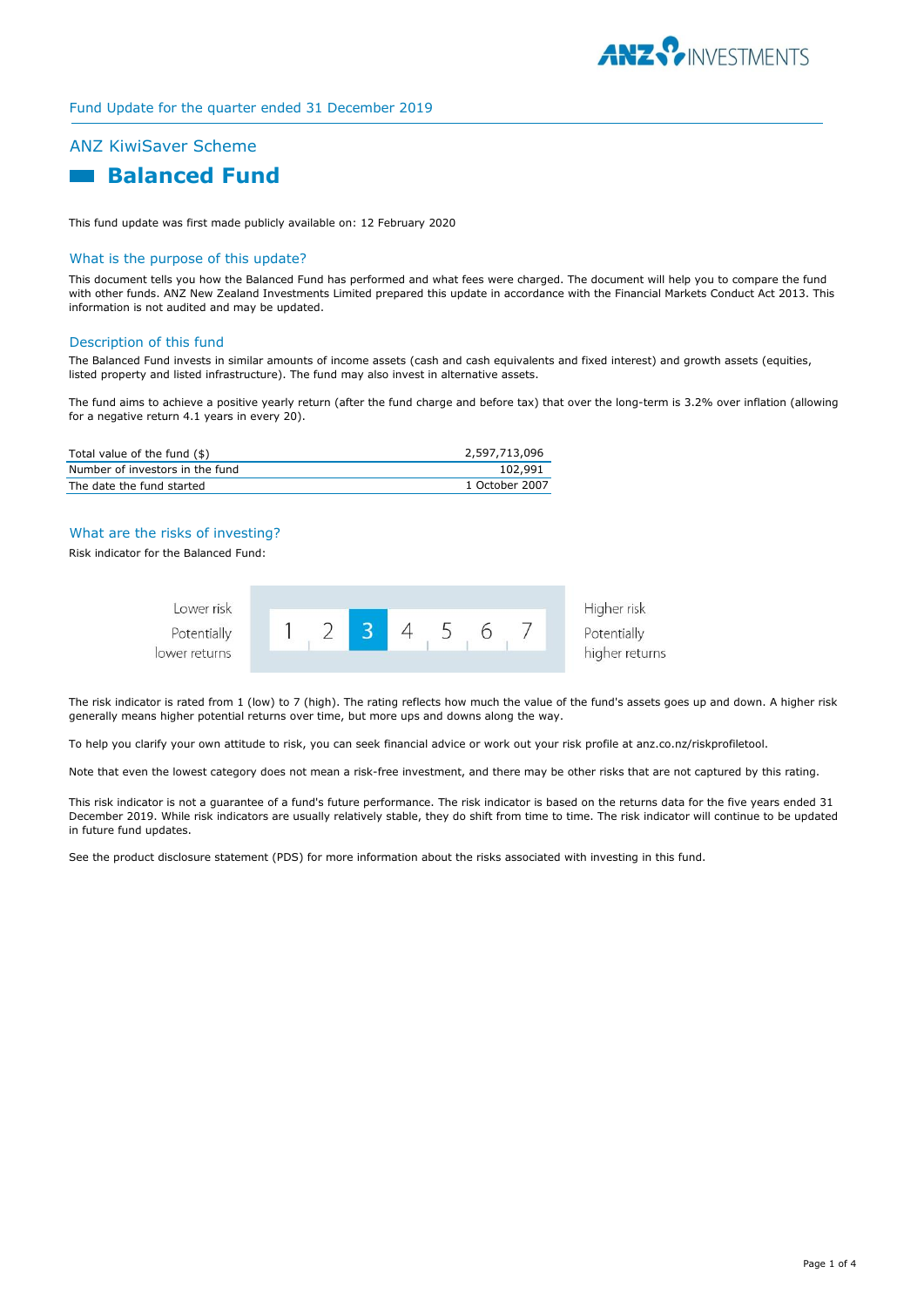# How has the fund performed?

|                                               | Average over past<br>five vears | Past vear |
|-----------------------------------------------|---------------------------------|-----------|
| Annual return                                 |                                 |           |
| (after deductions for charges and tax)        | $6.24\%$                        | 14.46%    |
| <b>Annual return</b>                          |                                 |           |
| (after deductions for charges but before tax) | 7.24%                           | 16.08%    |
| Market index annual return                    |                                 |           |
| (reflects no deduction for charges and tax)   | 7.97%                           | 15.66%    |

The market index annual return is calculated using the target investment mix and the indices of each asset class.

Additional information about the market index is available in the statement of investment policy and objectives on the offer register at www.disclose-register.companiesoffice.govt.nz.



# **Annual return graph**

This shows the return after fund charges and tax for each of the last 10 years ending 31 March. The last bar shows the average annual return for the last 10 years, up to 31 December 2019.

**Important:** This does not tell you how the fund will perform in the future.

Returns in this update are after tax at the highest prescribed investor rate (PIR) of tax for an individual New Zealand resident. Your tax may be lower.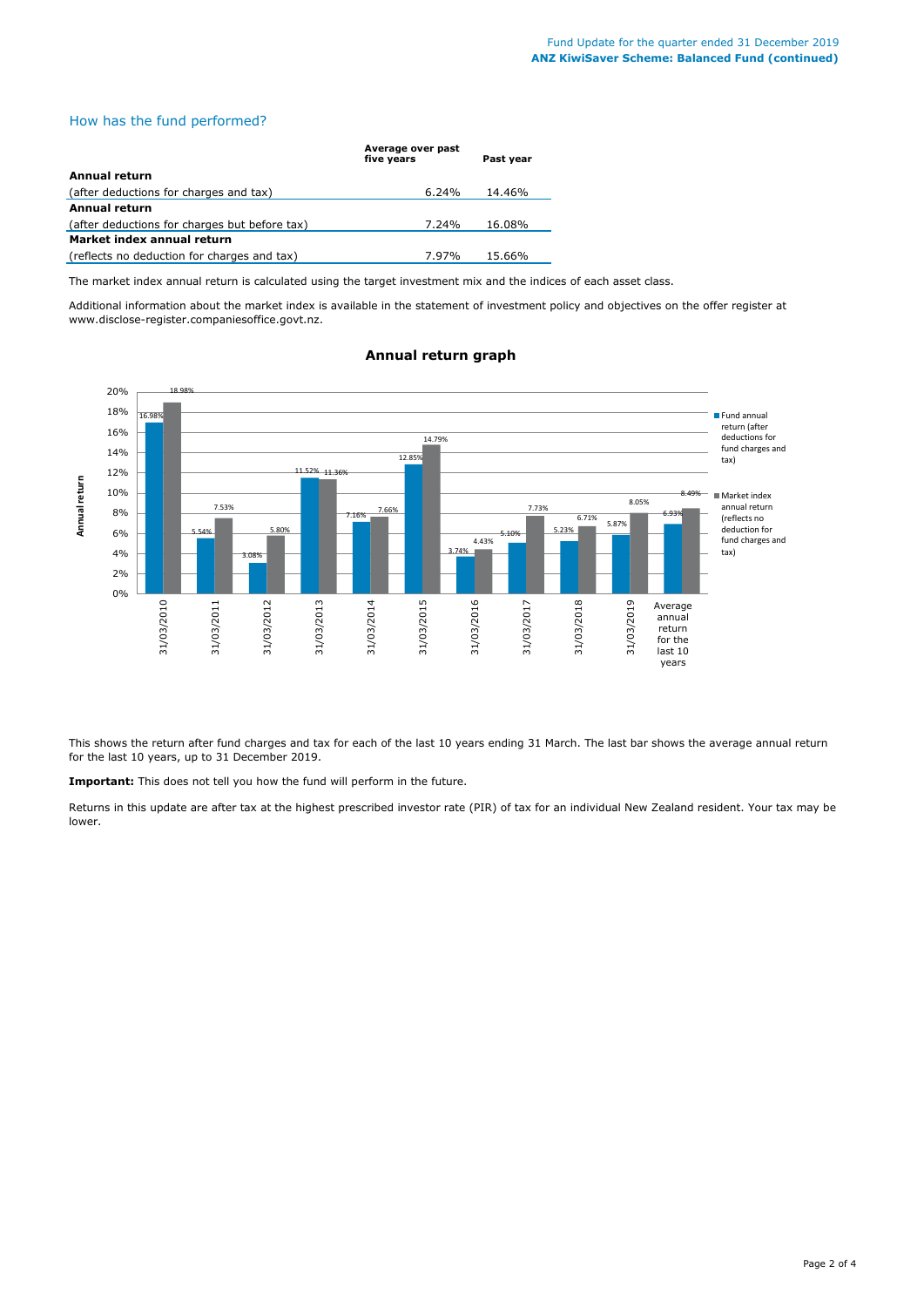#### What fees are investors charged?

Investors in the Balanced Fund are charged fund charges. In the year to 31 March 2019 these were:

|                                             | % of net asset value          |  |
|---------------------------------------------|-------------------------------|--|
| Total fund charges <sup>1</sup>             | 0.96%                         |  |
| Which are made up of:                       |                               |  |
| Total management and administration charges | 0.96%                         |  |
| Including:                                  |                               |  |
| Manager's basic fee                         | $0.90\%$                      |  |
| Other management and administration charges | $0.06\%$                      |  |
| <b>Total performance based fees</b>         | $0.00\%$                      |  |
|                                             | Dollar amount per<br>investor |  |
| <b>Other charges</b>                        |                               |  |
| Membership fee <sup>2*</sup>                |                               |  |

\* From 1 April 2019, the membership fee was removed for members under 18 years and reduced from \$24 to \$18 per year for all other members.

Investors are not currently charged individual action fees for specific actions or decisions (for example, for withdrawing from or switching funds). See the PDS for more information about Scheme fees.

Small differences in fees and charges can have a big impact on your investment over the long term.

# Example of how this applies to an investor

Sarah had \$10,000 in the fund at the start of the year and did not make any further contributions. At the end of the year, Sarah received a return after fund charges were deducted of \$1,446 (that is 14.46% of her inital \$10,000). Sarah also paid \$24 in other charges. This gives Sarah a total gain after tax of \$1,422 for the year.

#### What does the fund invest in?

#### **Actual investment mix<sup>3</sup> Target investment mix<sup>3</sup>**

This shows the types of assets that the fund invests in. This shows the mix of assets that the fund generally intends to invest in.